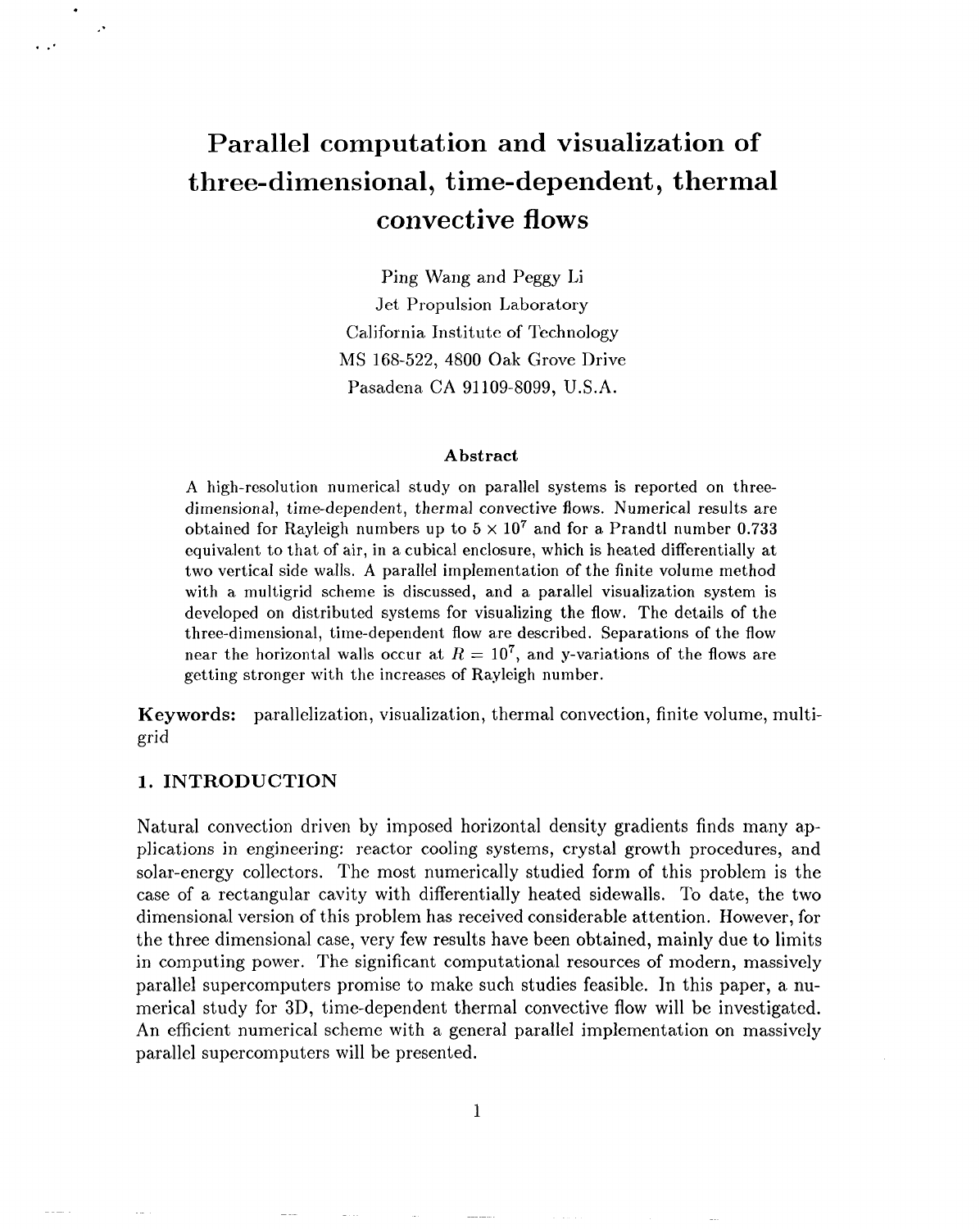In this paper, we will also discuss our parallel visualization work for presenting numerical results. Visualization of large three-dimensional, time-varying scientific datasets can not be effectively performed using the workstation-based visualization systems due to its demands for large storage and CPU power. Therefore, a parallel rendering system on massively parallel supercomputer is desirable for visualizing this type of dataset. A distributed visualization system, called ParVox, was designed and implemented on the MPP to visualize multiple time-step , 3D scientific datasets in structured grid. In section 5, we will describe the ParVox system and its parallel implement ation. In the last section, we will discuss how to use ParVox to visualize the thermal convective flow and present some snap shots of the 3D temperature and velocity fields.

#### **2. MATHEMATICAL FORMULATION**

,..

The flow domain is a rectangular cavity of  $0 < x < l, 0 < y < d$ , and  $0 < z < h$ . The appropriate governing equations, subject to the Boussinesq approximation, can be written in non-dimensional form as

$$
\frac{\partial u}{\partial x} + \frac{\partial v}{\partial y} + \frac{\partial w}{\partial z} = 0,\tag{1}
$$

$$
\frac{1}{\sigma} \left( \frac{\partial u}{\partial t} + u \frac{\partial u}{\partial x} + v \frac{\partial u}{\partial y} + w \frac{\partial u}{\partial z} \right) = -\frac{\partial p}{\partial x} + \nabla^2 u,\tag{2}
$$

$$
\frac{1}{\sigma} \left( \frac{\partial v}{\partial t} + u \frac{\partial v}{\partial x} + v \frac{\partial v}{\partial y} + w \frac{\partial v}{\partial z} \right) = -\frac{\partial p}{\partial y} + \nabla^2 v,\tag{3}
$$

$$
\frac{1}{\sigma} \left( \frac{\partial w}{\partial t} + u \frac{\partial w}{\partial x} + v \frac{\partial w}{\partial y} + w \frac{\partial w}{\partial z} \right) = -\frac{\partial p}{\partial z} + \nabla^2 w + RT,\tag{4}
$$

$$
\frac{\partial T}{\partial t} + u \frac{\partial T}{\partial x} + v \frac{\partial T}{\partial y} + w \frac{\partial T}{\partial z} = \nabla^2 T.
$$
\n(5)

where  $\sigma$  is the Prandtl number and R is the Rayleigh number. The rigid end walls on  $x=0$ , are maintained at fixed temperatures while the other boundaries are assumed to be insulating.

#### *3.* **NUMERICAL APPROACH**

 $\sim$ 

The numerical approach is based on the widely used finite volume method [1] with an efficient and fast elliptic multigrid solver for predicting incompressible fluid flows. This approach has been proven to be a remarkably successful implicit method. A normal, staggered grid configuration is used and the conservation equations are integrated over a macro control volume. Local, flow-oriented, upwind interpolation functions have been used in the scheme to prevent the possibility of unrealistic oscillatory solutions at high Rayleigh numbers. The discretized equations derived from the scheme, including a pressure equation which consumes most of the computation time, are solved by using a parallel multigrid method, This method acts as a conver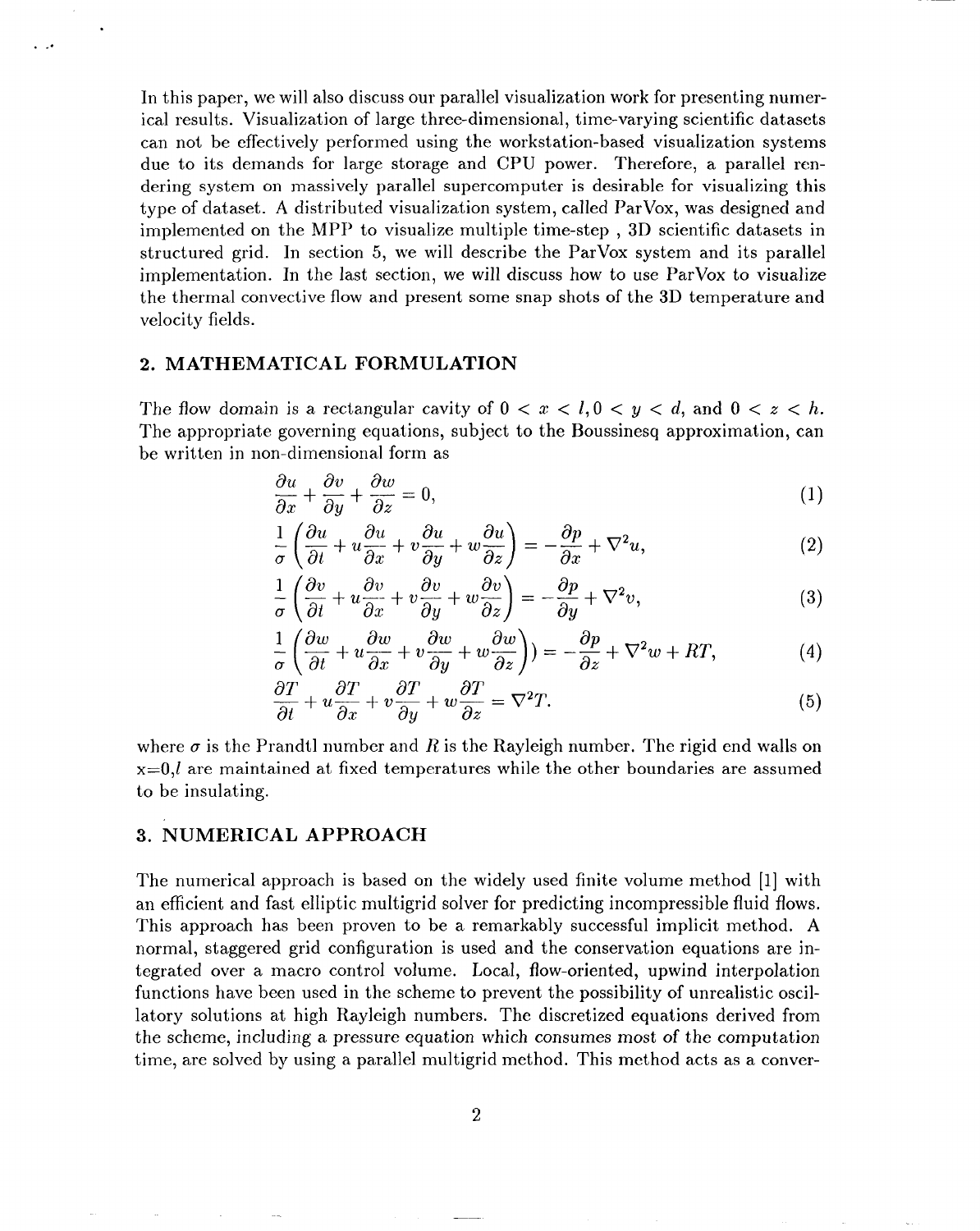gence accelerator and reduces the CPU time significantly for the entire computation.

The main idea of the multigrid approach is to use the solution on a coarse grid to revise the required solution on a fine grid. In view of this, a. hierarchy of grids of different mesh sizes is used to solve the fine grid problem. It has been proven theoretically and practically that the multigrid method has a better rate of convergence [2]. In the present computation, a V-Cycle scheme with a flexible number of grid levels is implemented with Successive Over-Relaxation as the smoother. Injection and linear interpolation are used as restriction operators and interpolation operators respectively.

#### **4. PARALLEL IMPLEMENTATION**

.

,..

The finite volume method with multigrid scheme for three-dimensional, time-dependent, thermal convective flows is implemented on distributed memory systems [3]. A flexible parallel code for such flow problems has been designed by using domain decomposition techniques and the MP1 communication software. In order to achieve load balancing and to exploit parallelism as much as possible, a general and portable parallel structure based on the domain decomposition techniques is designed for the three dimensional flow domain, which has ID, 2D and 3D partition features and can be chosen according to different geometries. MPI software is used for the internal communication which is encountered when each subdomain on each processor needs its neighbor's boundary data information. The implementation is carried out on the distributed-memory systems, and the code currently runs on the Intel Paragan, the Cray T3D, the Cray T3E, the IBM SP2, the Beowulf system, and the HP 2000, which can be easily ported to other parallel systems.

#### **5. PARALLEL VISUALIZATION**

A distributed visualization system, called ParVox, is used to visualize the multiple timestep 3D thermal convective flow on the MPP. ParVox is a parallel volume rendering system designed for visualizing large volumes of time-varying, three-dimensional scientific datasets. It is a parallel implementation of the forward-feeding splatting algorithm [4] utilizing both the object-space decomposition and image-space decomposition. Currently, it is running on the Cray T3D and the Cray T3E using Cray's shmem library for interprocessor communication. We are in the process of porting it to the MP12 using the newly defined one-sided communication API. The asynchronous one-sided communication allows the ParVox system effectively overlapping the rendering process and the message passing which is required to resort the data from the rendering stage to the compositing stage.

ParVox is capable of visualizing 3D volume data as a translucent volume with adjustable opacity for each different physical value, or as multiple iso-surfaces at different thresholds and different opacities. It can also slice through the 3D volume and only view a set of slices in either of the three major orthogonal axes. Moreover, it is capa-

*3*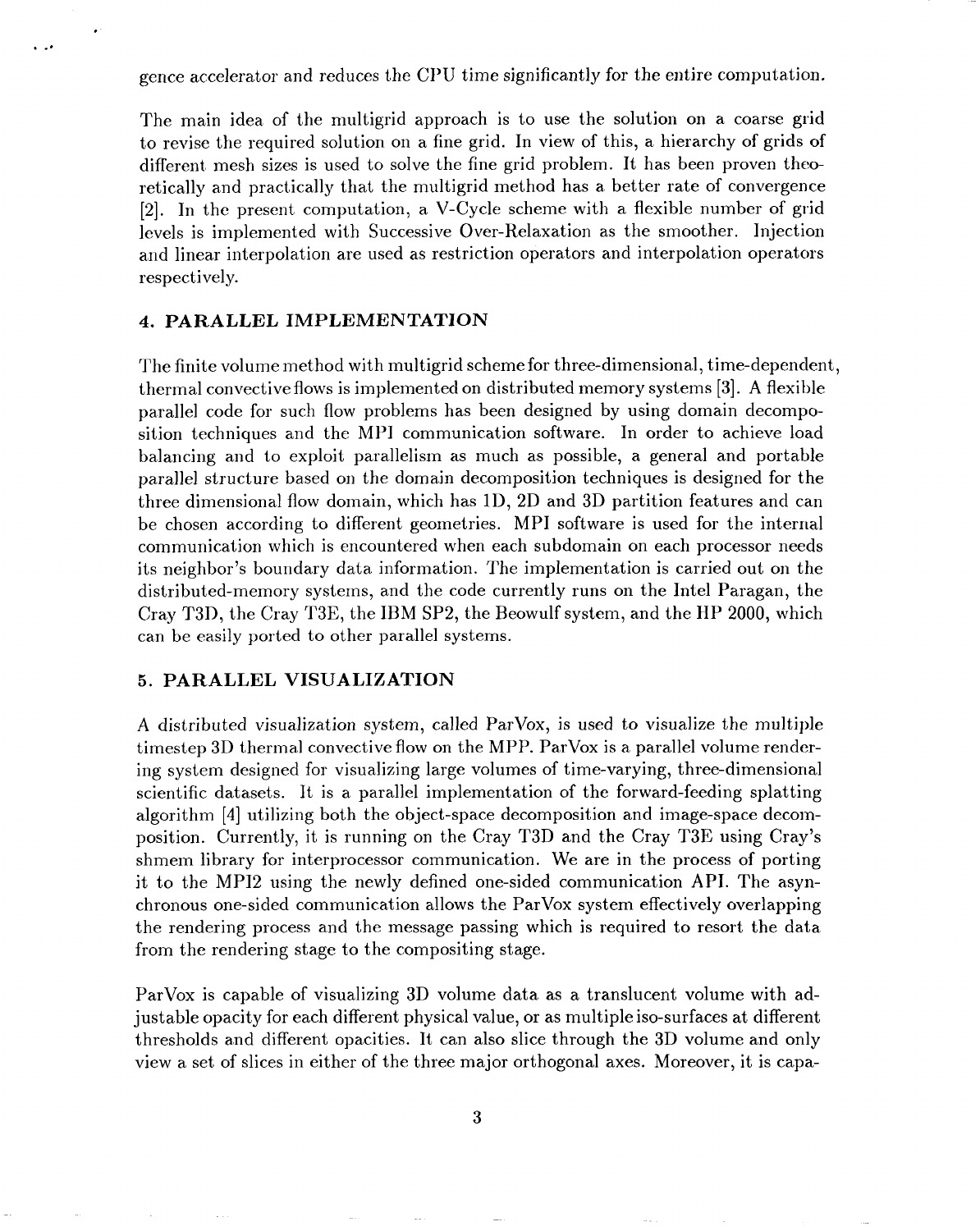ble of animating multiple time-step 3D datasets at any selected viewpoint. ParVox is designed to serve as either an interactive visualization tool for post-processing, or a rendering API (Application Programming Interface) to be linked with any application program. As an distributed visualization system, ParVox provides an X Window based GUI program for display and viewing control, a parallel input library for reading 4D volume datasets in NetCDF format, a network interface program that interfaces with the GUI running on the remote workstation and a parallel wavelet image compression library capable of supporting both lossless and lossy compression. The detail description of the ParVox system and its parallel implementation can be found in [5].

### **6. RESULTS AND DISCUSSION**

.

 $\ddot{\phantom{0}}$ 

Various numerical tests have been performed on the 3D code. The results show that the numerical scheme is robust and efficient, and that the general parallel structure allows us to use different partitions to suit various physical domains. Numerical results are obtained for a wide range of Rayleigh number up to  $5 \times 10^7$ . For the steady-state solution of Rayleigh number up to  $10^7$  can be found in [3]. Figure 1 illustrates the velocity field for Rayleigh number  $5 \times 10^7$  in air, with the corresponding temperature field depicted in Figure 2. As the figures illustrate, the flow structure becomes very complicated. Strong transverse flows are generated near the lower and upper corners, and the temperature field shows very thin boundary layers on the two sidewalls and the near-linear temperature stratification in the interior. In the velocity field, separations of flow occur on the bottom near the left corner and on the top near the right corner. Multiple eddies appear in the whole enclosure, and the solution becomes strong convective and time-dependent.

Because of the complexity of the flow structure, visualizing such a data set in detail is a challenge. The main problem is how to capture the dynamics in the velocity field, such as the multiple eddies and flow separations, and high speed near the walls. Those features cover a wide range of velocity values. In lack of a good way to represent the global behavior of vector fields, we choose to use vector magnitude to represent the velocity field. We found, after some experiments, the most effectively way to represent the velocity volume is to use the direct volume with a condensed spectrum color map and an opacity map with mostly low opacity except the values at the lower end and the higher end. The condensed colormap is used to distinguish velocity difference in a small value range. The selected opacity map highlights only the high velocity on the side walls and the low velocity flow in the center of the volume; the less interesting mid-range velocities are mostly transparent, thus revealing the internal low-speed flow. Figure 3 is a snapshot of the ParVox GUI showing the colormap and the opacity map described above and the rendered image based on this specific classification.

In spite of the difficulties associated with large Rayleigh number simulation, our results presented here clearly demonstrate the great potential for applying this approach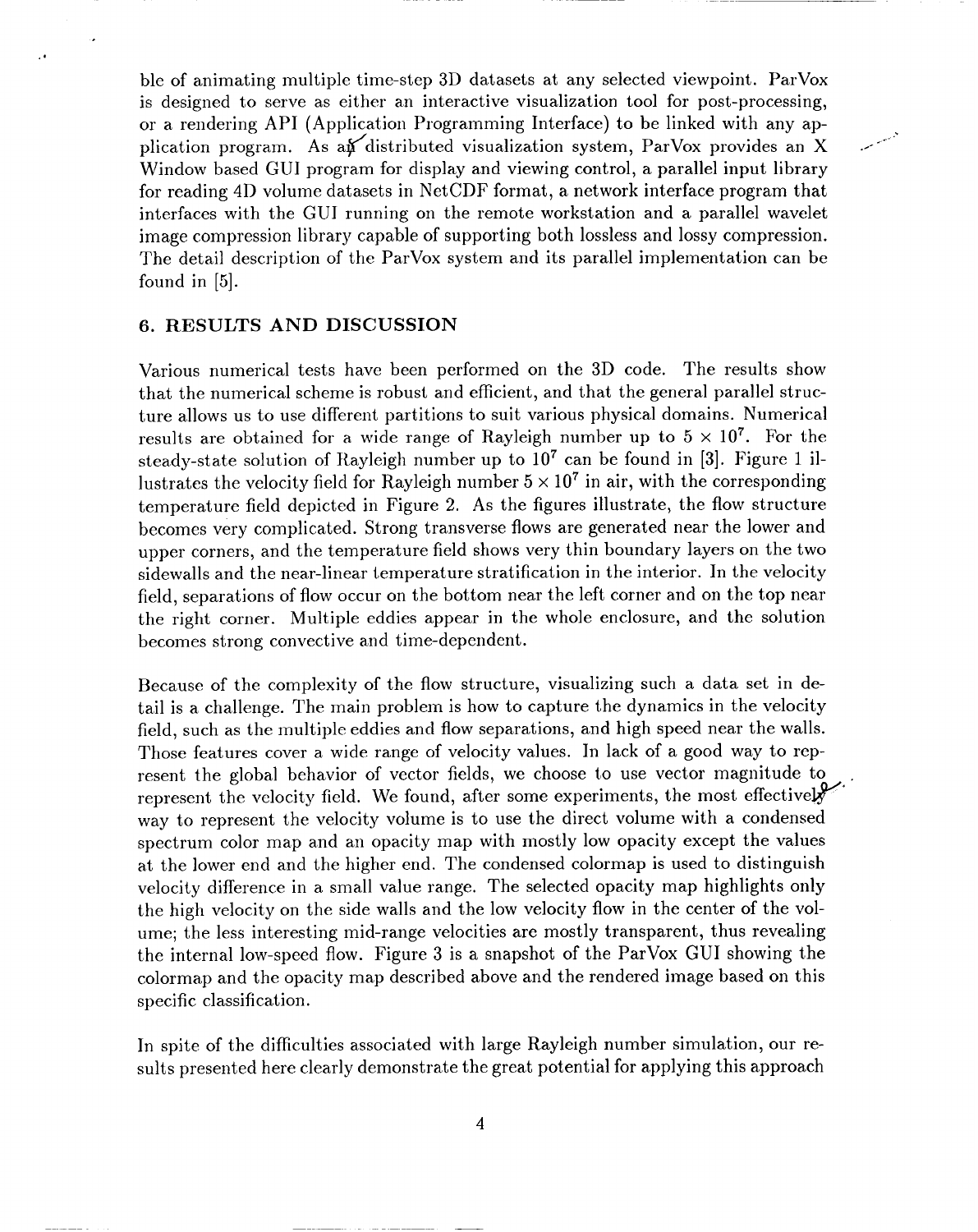to solve high resolution, large Rayleigh number flow in realistic, three-dimensional geometries using parallel systems. Much higher Rayleigh numbers computations of thermal convection in 3D are under investigation. More detailed time-dependent numerical results will be discussed in the full paper.

## **References**

..

 $\sim$ 

- [1] S.V. Patankar. *Numerical Heat Transfer and Fluid Flow.* Hemisphere, New York, 1980.
- *[2]* S.F. McCormick. *Multilevel Adaptive Methods for Partial Differential Equations.* Frontiers on Applied Mathematics, SIAM, Philadelphia, 1989.
- *[3]* P. Wang. Massively parallel finite volume computation of three-dimensional thermal convective flows. *Advances in Engineering Software, to appear,* 1998.
- *[4]* IJ. Westover. Footprint evaluation for volume rendering. *Computer Graphics, Proceedings of Siggraph, 24,* 1990.
- *[5]* P. Li and et. al. Parvox a parallel splatting volume rendering system for distributed visualization. *Proceedings of the 1997 IEEE Parallel Rendering Symposium,* pages 7–14, 1997.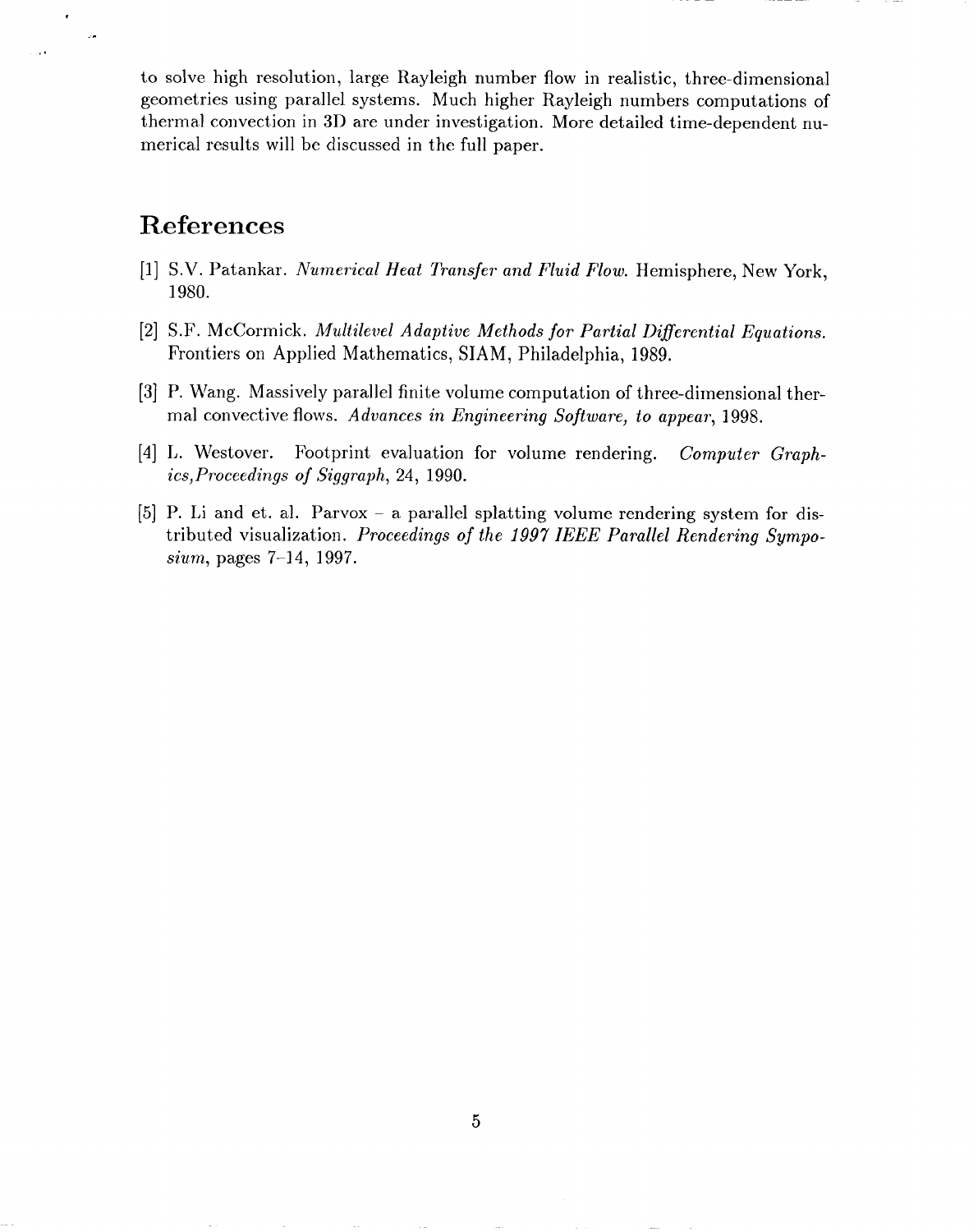

Figure 1: The velocity field for Rayleigh number  $5 \times 10^7$  using a computational grid  $128\times128\times128.$